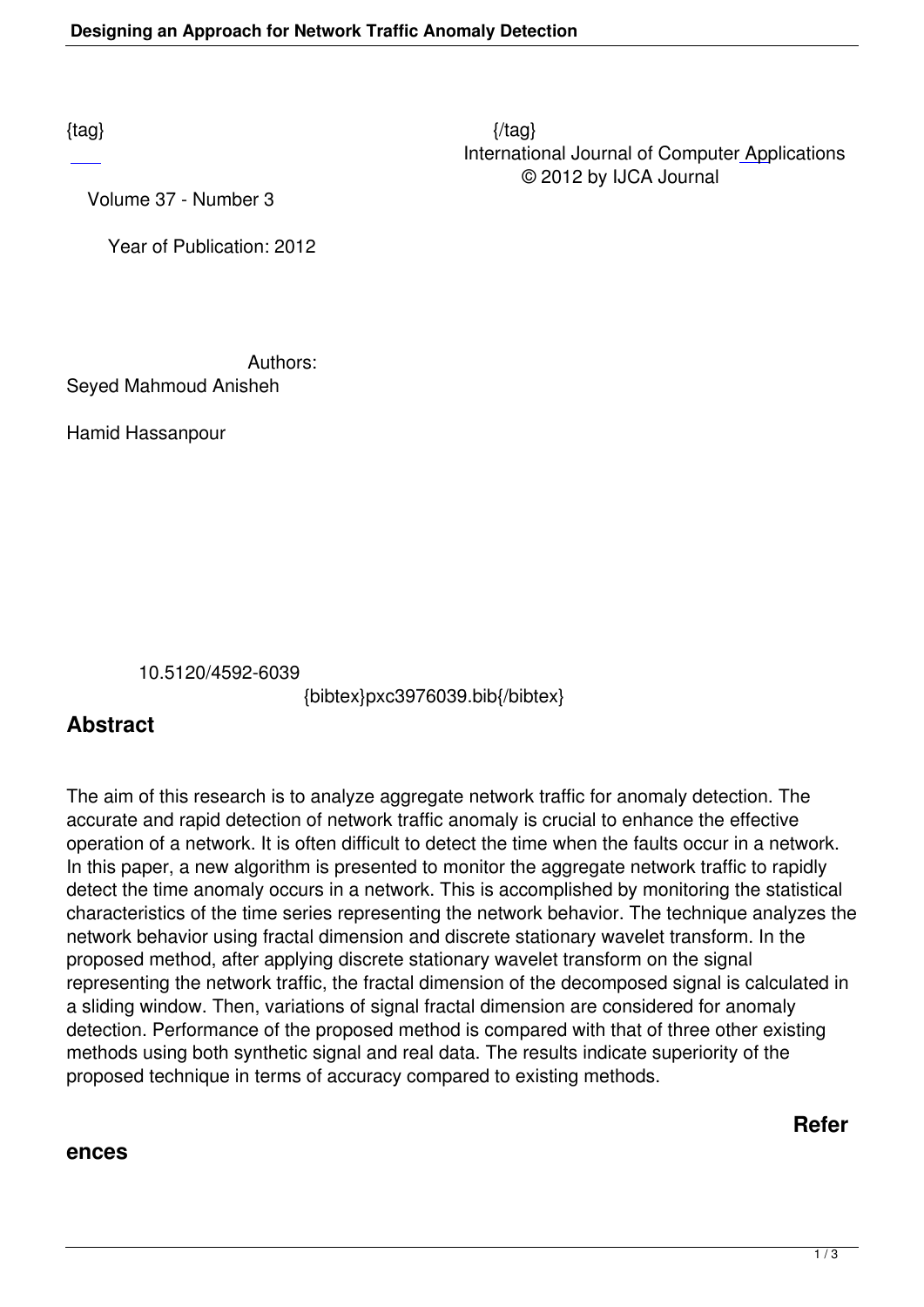Yao, X., Zhang, P., Gao, J. and Hu, G. 2006 .Detection of Network Traffic Anomaly Based on Instantaneous Parameters Analysis, International Conference on Communication Technology, ICCT '06. , 1-4.

 - Tran, D., Ma W. and Sharma, D. 2006. Network Anomaly Detection using Fuzzy Gaussian Mixture Models, International Journal of Future Generation Communication and Networking, 37-42.

Marina, T., and Ji, C. 1998. Adaptive Thresholding for Proactive Network Problem Detection, IEEE International Workshop on Systems Management, 5, 108-116.

Sotiris, V.A., Tse, P.W. and Pecht, M.G. 2010. Anomaly Detection Through a Bayesian Support Vector Machine, IEEE Transactions on Reliability, 59, 277 – 286.

Lu, W. and Ghorbani, A. 2008. Network Anomaly Detection Based on Wavelet Analysis, EURASIP Journal on Advances in Signal Processing, 2009, 1-16.

 - Anisheh, S. M. and Hassanpour, H. 2009. Adaptive Segmentation with Optimal Window Length Scheme Using Fractal Dimension and Wavelet Transform, International Journal of Engineering, 22, 257-268.

Luv, J., Li, X. and Li, T. 2007. Research on Network Traffic Anomaly Detection Algorithm, 12th IEEE Symposium on Computers and Communications, 95-100.

Paxson, V. 1997. Fast approximate synthesis of fractional gaussian noise for generating self- similar network traffic [J]. Computer communication review. 10, 5-18.

Salagean, M. and Firoiu, I. 2010. Anomaly detection of network traffic based on Analytical Discrete Wavelet Transform, 8th IEEE International Conference on Communications (COMM), 49 – 52.

Kim, S. S. and Reddy, A. 2004. Detecting traffic anomalies at the source through aggregate analysis of packet header data, Proceedings of Networking.

Lan, L. and Gyungho, L. 2005. Ddos attack detection and wavelets, Telecommunication Systems, 435-451.

 - Thangavel, M., Thangaraj, P. and Saravanan, K. 2010. Defend against Anomaly Intrusion Detection using SWT Mechanism, International Journal of Innovation, Management and Technology, Vol. 1, No. 2, 209-213.

 - Bachmann, G., Narici, L. and Beckenstein, E. 2002. Fourier and Wavelet Analysis, Springer.

Nason, G.P. and Silverman, B.W. 1995. The stationary wavelet transform and some statistical application, Lecture Notes in Statistics, vol.103, pp. 281-299.

 - Falconer, J. 2003. Fractal Geometry-Mathematical Foundations and Applications, John Wiley and Sons.

Tykierko, M. 2008. Using invariants to change detection in dynamical system with chaos, Physica D: Nonlinear Phenomena, 237, 6-13.

Paramanathan, P. and Uthayakumar, R. 2007. Application of fractal theory in analysis of human electroencephalographic signals, Computers in Biology and Medicine, 38. 372 – 378.

Li, Y., Le Fan, Y. and Ye Tong, Q. 2007. Endpoint detection in noisy environment using complexity measure, Proc. IEEE International Conference, 3, 1004-1007.

 - Liu, M., He, Y., Meng, Q. and Wang, Z. 2010. Research on Anomaly Detection of Network Traffic Based on Fractal Technology and Vector Quantization, IEEE International Workshop on Education Technology and Computer Science (ETCS), 2, 428 – 431.

Higuchi, T. 1988. Aproach to an irregular time series on the basis of the fractal theory. Physica D, 31, 277-283.